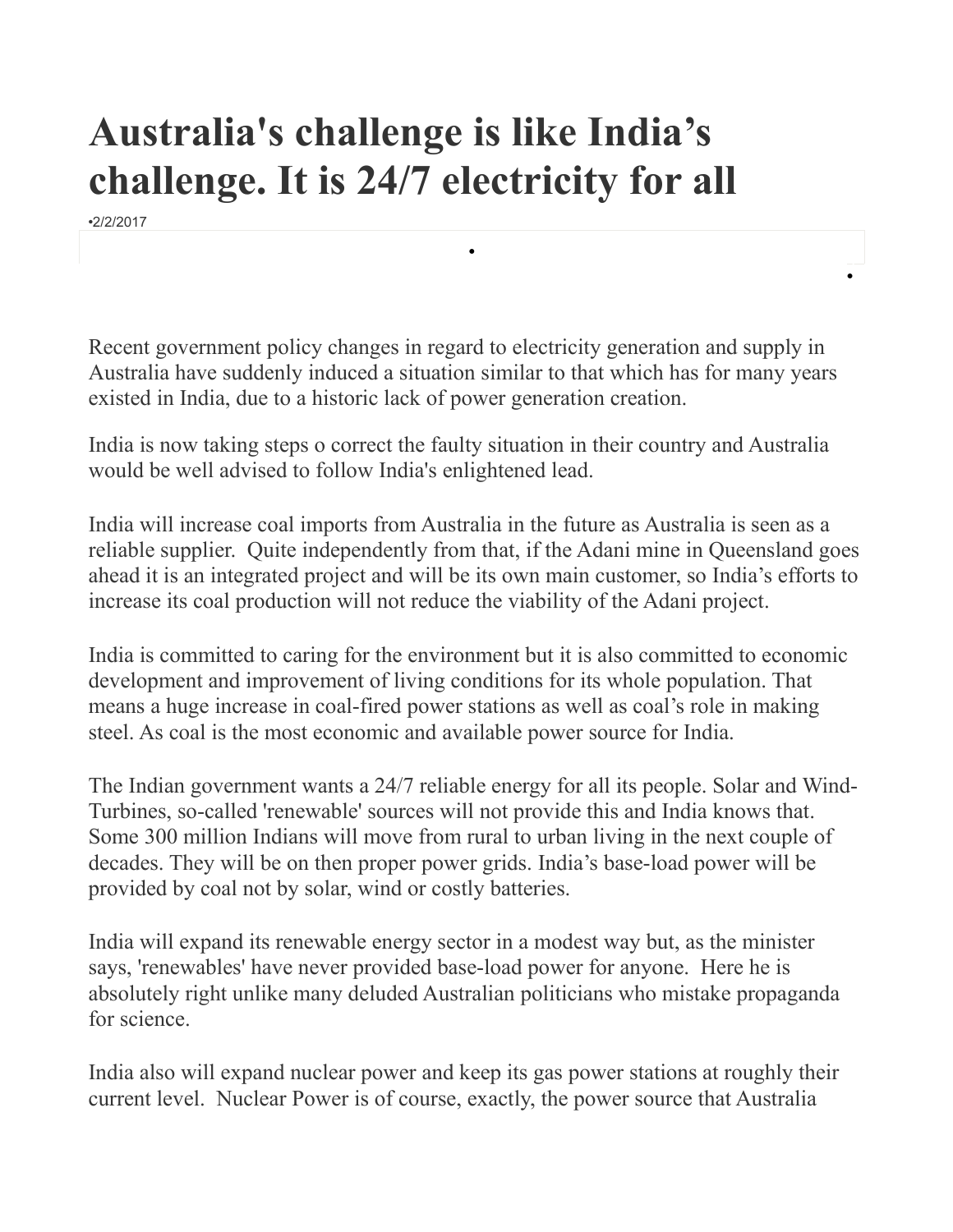should chose also, but again Australian politicians mistake propaganda and fearmongering for science on the subject.

The massive urbanisation in India means a surging demand for steel. The India government knows that coking coal exports from Australia will increase particularly strongly. Thermal coal goes to power stations, while coking coal makes steel. Already nearly a third of India's coal imports are of coking coal.

India's intentions could not be more clear. Every Greens spokesman and climatechange jihadist who argues on the ABC that India is turning away from coal is distorting and actually inverting reality. Far from coal being a "dying industry", as Geoff Cousins argued in a recent ludicrous article, the International Energy Agency forecasts Indian coal imports more than doubling by 2040. Doubling is not reducing.

India does want to crank up India's domestic production of coal but its coastal power stations are geared to take imported coal and that will continue. The imported coal is of a higher quality than Indian coal and pollution is reduced.

Now, if you ever again hear anyone on the ABC claim that India is moving away from coal, or that Australian coal is not essential to get hundreds of millions of Indians out of poverty, you will know they are talking pure nonsense. Again it is important to separate propaganda and distortion from real science and fact.

No one more consistently misrepresents what is happening all over Asia and the World than the Green lobby, whose future is invested in Alarmism and exaggeration. The general ignorance of Asia and the World, among journalists allows these claims to be aired uncritically, especially on the ABC.

In India, the first challenge of the Indian government is to make sure that all Indians get 24/7 reliable power. India will expand the total energy output significantly in future years with nuclear and coal as these are its best options..

India always has been are a very environmentally conscious and Eco-friendly country thanks to the tenets of its Hindu religion. They have been for so for generations. India is one country that has respected and even worshipped Nature. India will give renewed thrust to its small renewable energy programme within rational bounds of technical reality. India is scaling it up massively, from 34 gigawatts to 175GW over the next six years. It is, in fact, the world's largest renewable energy roll out in the history of mankind. However it is kept within the bounds of practicality which is not base-load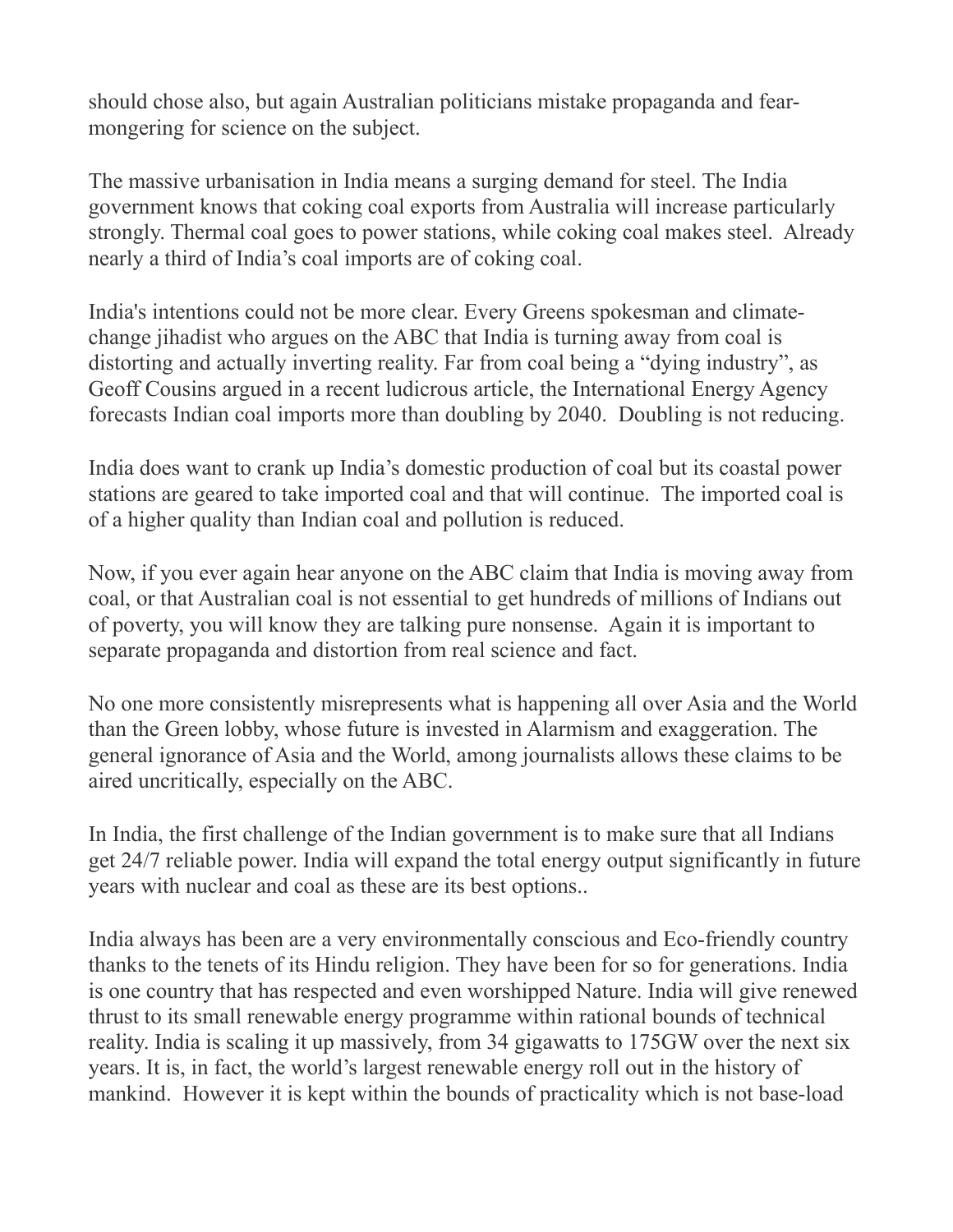power. This is the sort of approach which Green propagandists misuse to pretend that ' renewables' will replace coal in India. Nothing could be less true.

Gas power, will remain roughly where it is in the proportion of power source. But India will be expanding the coal-based thermal power. That is the base-load power which makes possible all modern grid systems. All 'renewables' except Hydro are intermittent. 'Renewables' have not provided base-load power for anyone in the world.

Solar Power works when the sun is shining, Wind works when the wind is blowing, hydro works when there is enough water in the rivers. For the grid to work, it needs coal. India will expand its nuclear power but this is a slow process and although nuclear will increase in absolute terms and as a percentage of India's power overall, the expansion of coal is an irreducible part in development.

India does have certain development imperatives which it expects the world to accept. All Indian investment in coal is either for supercritical power stations or ultra-super critical power stations. These produce about half the greenhouse emissions per unit of power as do older coal-fired power stations, in case one is interested in the production of the plant food and life-giving gas CO2.

India refuses to accept lectures from the West on India's environmental or social responsibilities. India is dealing with its own immediate problems which are remarkably similar to Australia's own recently self-induced problems. The people of India want a modern and safe way of life. They want jobs for their children, schools and colleges, hospitals with uninterrupted power. This needs a very large amount of base-load power and this can only come from coal.

People should reflect on the justice of the situation. Europe, America and Australia have messed up the world and the planet with the catastrophic and false 'science' or shibboleth of Global Warming which is not occurring outside of falsified data, invented data and adjusted data. The World is saying to India (and Australia), "We're sorry but you poor people can only have power for eight hours a day. The rest of the time you must live in darkness and poverty. This is ridiculous and criminal

India is fortunate that some countries like Australia and Canada have entered into serious agreements and India can rely on an uninterrupted flow of coal and fuel.

India is the fastest growing substantial World economy, with a growth rate above 7 per cent in a period of anaemic global economy. This growth will be central to global economics. India will hit double-digit growth next year or the year after and stay there